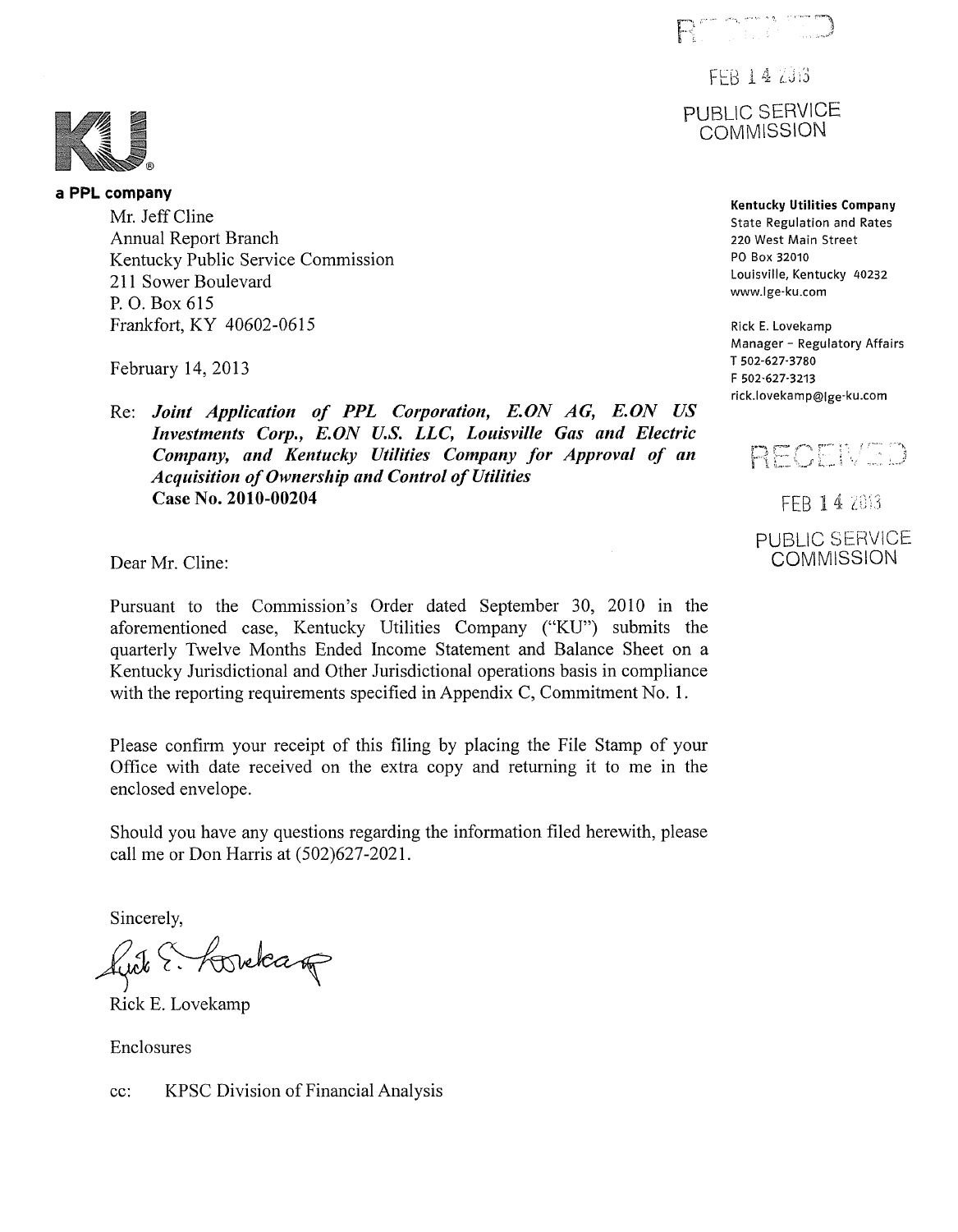#### Balance Sheet on a Total Company and Jurisdictional Basis At December 31, 2012

<span id="page-1-0"></span>

|                                                 |         | Total<br><b>Kentucky Utilities</b> |                |                | <b>KU Retail</b>         |                | Other               |  |  |
|-------------------------------------------------|---------|------------------------------------|----------------|----------------|--------------------------|----------------|---------------------|--|--|
| Title of Account                                | No.     |                                    |                | Jurisdictional |                          | Jurisdictional |                     |  |  |
| Column A                                        | Col B   | Column <sub>C</sub>                |                |                | Column <sub>D</sub>      |                | Column <sub>E</sub> |  |  |
| <b>Utility Plant</b>                            |         |                                    |                |                |                          |                |                     |  |  |
| <b>Utility Plant</b>                            | 101-106 | \$                                 | 6,741,590,336  | \$             | 5,879,445,935            | s              | 862, 144, 401       |  |  |
| Plus: Construction Work in Progress             | 107     |                                    | 490, 181, 659  |                | 424,902,315              |                | 65,279,344          |  |  |
| <b>Total Utility Plant</b>                      |         | \$                                 | 7,231,771,995  |                | \$ 6,304,348,250         | \$             | 927,423,745         |  |  |
| Less: Accumulated Provision for Depreciation    | 108,111 |                                    | 2,519,600,372  |                | 2,180,909,018            |                | 338,691,354         |  |  |
| Net Utility Plant                               |         | \$                                 | 4,712,171,624  |                | \$4,123,439,232          | \$             | 588,732,392         |  |  |
| Other Property and Investments                  |         |                                    |                |                |                          |                |                     |  |  |
| Nonutility Property-Less reserve                | 121-122 | \$                                 | 971,720        | \$             |                          | \$             | 971,720             |  |  |
| Investment in Subsidiary Companies              | 123.1   |                                    | ä,             |                |                          |                |                     |  |  |
| Non-Current Portion of Allowances               | 158 1   |                                    |                |                |                          |                |                     |  |  |
| Other Investments                               | 124     |                                    | 250,000        |                |                          |                | 250,000             |  |  |
| Special Funds                                   | 125-128 |                                    |                |                |                          |                |                     |  |  |
| Total Other Property and Investments            |         | \$                                 | 1,221,720      | \$             | $\overline{a}$           | \$             | 1,221,720           |  |  |
| <b>Current and Accrued Assets</b>               |         |                                    |                |                |                          |                |                     |  |  |
| Cash                                            | 131     | \$                                 | 7,162,535      | \$             | 6,277,191                | \$             | 885,344             |  |  |
| Special Deposits                                | 132-134 |                                    |                |                |                          |                |                     |  |  |
| <b>Working Funds</b>                            | 135     |                                    | 38.530         |                | 33.767                   |                | 4.763               |  |  |
| Temporary Cash Investments                      | 136     |                                    | 13,671,874     |                | 11,981,926               |                | 1,689,948           |  |  |
| <b>Customer Accounts Receivable</b>             | 142     |                                    | 76,011,996     |                | 59,746,879               |                | 16,265,117          |  |  |
| Other Accounts Receivable                       | 143     |                                    | 12,332,418     |                | 10,808,037               |                | 1,524,381           |  |  |
| Less: Accum Prov for Uncollectable Accts-Credit | 144     |                                    | 2,288,955      |                | 2,006,023                |                | 282,932             |  |  |
| Notes Receivable from Associated Companies      | 145     |                                    | $\blacksquare$ |                | $\overline{\phantom{a}}$ |                | $\blacksquare$      |  |  |
| Accounts Receivable from Associated Companies   | 146     |                                    | 7,502,801      |                | 6,688,054                |                | 814,747             |  |  |
| Fuel                                            | 151     |                                    | 88,011,247     |                | 76,827,218               |                | 11,184,029          |  |  |
| Plant Materials and Operating Supplies          | 154     |                                    | 35,604,100     |                | 30,868,114               |                | 4,735,986           |  |  |
| Allowances                                      | 158.1   |                                    | 324,397        |                | 281,242                  |                | 43,155              |  |  |
| Less. Non-Current Portion of Allowances         | 158 1   |                                    |                |                |                          |                |                     |  |  |
| Stores Expense Undistributed                    | 163     |                                    | 10,400,123     |                | 9,016,725                |                | 1,383,398           |  |  |
| Prepayments                                     | 165     |                                    | 7,672,504      |                | 6,745,527                |                | 926,977             |  |  |
| Interest, Dividends, and Rents Receivable       | 171-172 |                                    | 504,508        |                | 442,147                  |                | 62,361              |  |  |
| <b>Accrued Utility Revenues</b>                 | 173     |                                    | 83,946,327     |                | 70,441,996               |                | 13,504,331          |  |  |
| Miscellaneous Current Assets                    | 174-175 |                                    | 7, 142, 276    |                | 6,259,436                |                | 882,840             |  |  |
| <b>Total Current and Accrued Assets</b>         |         | \$                                 | 348,036,681    | S              | 294,412,236              | \$             | 53.624.446          |  |  |
| <b>Deferred Debits</b>                          |         |                                    |                |                |                          |                |                     |  |  |
| <b>Unamortized Debt Expense</b>                 | 181     | \$                                 | 19.463,065     | S              | 17,057,282               | s.             | 2.405.783           |  |  |
| Deferred Regulatory Assets                      | 182     |                                    | 285,920,284    |                | 243,897,426              |                | 42,022,858          |  |  |
| Preliminary Survey and Inventory                | 183     |                                    | 5,249,306      |                | 4,600,452                |                | 648,854             |  |  |
| Clearing Accounts                               | 184     |                                    |                |                |                          |                |                     |  |  |
| Miscellaneous Deferred Debits                   | 186     |                                    | 39,021,595     |                | 33,834,783               |                | 5,186,811           |  |  |
| Unamortized Loss on Bonds                       | 189     |                                    | 11,174,052     |                | 9,792,854                |                | 1,381,198           |  |  |
| <b>Accumulated Deferred Income Taxes</b>        | 190     |                                    | 162,326,629    |                | 142,494,189              |                | 19,832,440          |  |  |
| <b>Total Deferred Debits</b>                    |         | \$                                 | 523, 154, 931  | \$             | 451,676,986              | \$             | 71,477,945          |  |  |
| <b>Total Assets</b>                             |         | S                                  | 5,584,584,956  | S              | 4,869,528,454            | -S             | 715,056,502         |  |  |
|                                                 |         |                                    |                |                |                          |                |                     |  |  |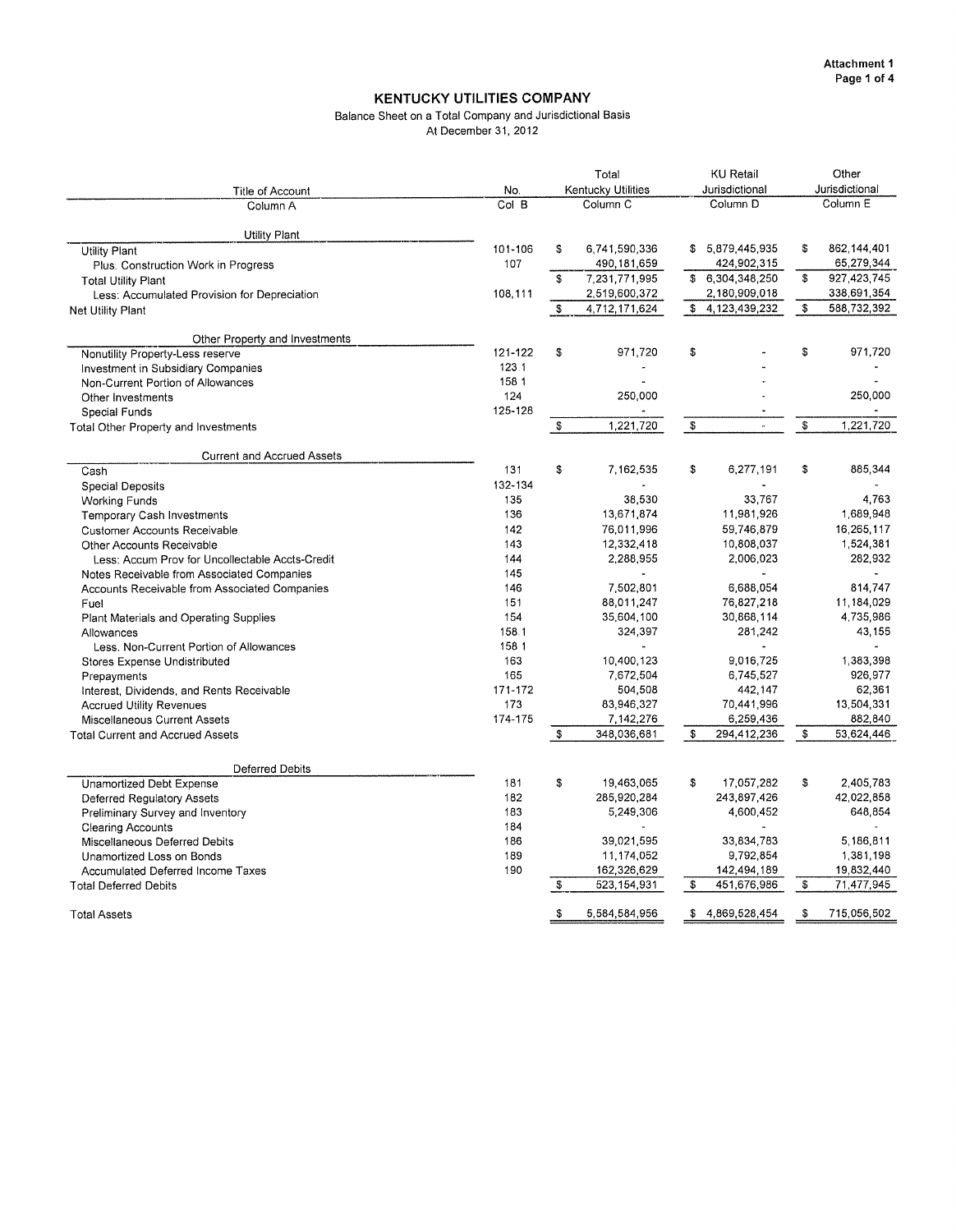#### Balance Sheet on a Total Company and Jurisdictional Basis At December 31, 2012

| Title of Account                                                                                                                                                                                                                                                                                                                                                                                                                               | No.                                                                           |                     |                                                                                                                                                                             | <b>KU Retail</b><br>Jurisdictional    |                                                                                                                                |          | Other<br>Jurisdictional                                                                                               |          |  |  |
|------------------------------------------------------------------------------------------------------------------------------------------------------------------------------------------------------------------------------------------------------------------------------------------------------------------------------------------------------------------------------------------------------------------------------------------------|-------------------------------------------------------------------------------|---------------------|-----------------------------------------------------------------------------------------------------------------------------------------------------------------------------|---------------------------------------|--------------------------------------------------------------------------------------------------------------------------------|----------|-----------------------------------------------------------------------------------------------------------------------|----------|--|--|
| Column A                                                                                                                                                                                                                                                                                                                                                                                                                                       | Col B                                                                         | Column <sub>C</sub> |                                                                                                                                                                             | <b>Kentucky Utilities</b><br>Column D |                                                                                                                                |          |                                                                                                                       | Column E |  |  |
| Proprietary Capital<br>Common Stock Issued<br>Preferred Stock Issued                                                                                                                                                                                                                                                                                                                                                                           | 201<br>204                                                                    | \$                  | 308,139,978                                                                                                                                                                 | \$                                    | 270,051,533                                                                                                                    | \$       | 38,088,445                                                                                                            |          |  |  |
| Premium on Capital Stock<br>Paid in Capital<br>Other Comprehensive Income<br>(Less) Common Stock Expense<br><b>Retained Earnings</b><br>Unappropriated Undistributed Subsidiary Earnings<br><b>Total Proprietary Capital</b>                                                                                                                                                                                                                   | 207<br>208-211<br>219<br>214<br>215-216<br>216.1                              | \$                  | 315,858,083<br>(414,003)<br>321,289<br>1,544,620,113<br>8,900,202<br>2,176,783,084                                                                                          | \$                                    | 276,815,622<br>281,575<br>1,353,693,323<br>1,900,278,903                                                                       | \$       | 39,042,461<br>(414,003)<br>39,714<br>190.926,790<br>8,900,202<br>276,504,181                                          |          |  |  |
| Long-Term Debt                                                                                                                                                                                                                                                                                                                                                                                                                                 |                                                                               |                     |                                                                                                                                                                             |                                       |                                                                                                                                |          |                                                                                                                       |          |  |  |
| Bonds<br>Long-Term Debt Marked to Market<br>Long-Term Debt To Associated Companies<br>Other Long-Term Debt<br>Unamortized Discount on Long-Term Debt                                                                                                                                                                                                                                                                                           | 221-222<br>221.200<br>223<br>224<br>226                                       | \$                  | 1,850,779,405<br>(9,552,594)                                                                                                                                                | \$                                    | 1,622,008,998<br>(8, 371, 821)                                                                                                 | \$       | 228,770,407<br>(1, 180, 773)                                                                                          |          |  |  |
| Total Long-Term                                                                                                                                                                                                                                                                                                                                                                                                                                |                                                                               | \$                  | 1,841,226,811                                                                                                                                                               |                                       | \$1,613,637,177                                                                                                                | \$       | 227,589,634                                                                                                           |          |  |  |
| Other Non-Current Liabilities<br>Accumulated Provision for Property Insurance<br>Accumulated Provision for Injuries and Damages<br>Accumulated Provision for Pensions and Benefits<br>Accumulated Miscellaneous Operating Provision<br><b>Total Other Non-Current Liabilities</b>                                                                                                                                                              | 228 1<br>2282<br>2283<br>228.4                                                | \$<br>\$            | 2,330,079<br>164,960,206<br>$\blacksquare$<br>167,290,285                                                                                                                   | \$<br>\$                              | 2,077,050<br>147,046,783<br>149, 123, 833                                                                                      | \$<br>\$ | 253,029<br>17,913,423<br>18, 166, 452                                                                                 |          |  |  |
|                                                                                                                                                                                                                                                                                                                                                                                                                                                |                                                                               |                     |                                                                                                                                                                             |                                       |                                                                                                                                |          |                                                                                                                       |          |  |  |
| <b>Current and Accrued Liabilities</b><br>Notes Payable<br>Accounts Payable<br>Notes Payable to Associated Companies<br>Accounts Payable to Associated Companies<br><b>Customer Deposits</b><br><b>Taxes Accrued</b><br>Interest Accrued<br>Dividends Declared<br>Matured Long-Term Bonds/LTD Due in 1 Year<br><b>Tax Collections Payable</b><br>Miscellaneous Current and Accrued Liabilities<br><b>Total Current and Accrued Liabilities</b> | 231<br>232<br>233<br>234<br>235<br>236<br>237<br>238<br>239<br>241<br>242-244 | \$<br>\$            | 69,991,513<br>155,544,176<br>$\ddot{\phantom{1}}$<br>33,264,763<br>24,810,221<br>26,203,000<br>10,121,873<br>$\ddot{\phantom{a}}$<br>3,801,493<br>17,677,735<br>341,414,775 | \$<br>\$                              | 61,340,029<br>138,653,263<br>$\blacksquare$<br>23,947,834<br>22,964,110<br>8.870,733<br>3,215,592<br>16,338,879<br>275,330,439 | \$<br>\$ | 8,651,484<br>16,890,913<br>÷<br>33,264,763<br>862,388<br>3,238,890<br>1,251,140<br>585,901<br>1,338,857<br>66,084,336 |          |  |  |
| <b>Deferred Credits</b><br><b>Customer Advances for Construction</b><br>Accumulated Deferred Investment Tax Credits<br><b>Other Deferred Credits</b><br>Regulatory Liabilities<br>Asset Retirement Obligation<br>Miscellaneous Long-Term Liabilities<br><b>Accumulated Deferred Income Taxes</b><br><b>Total Deferred Credits</b>                                                                                                              | 252<br>255<br>253<br>254<br>230<br>244<br>281-283                             | \$<br>\$            | 2,985,264<br>98,607,658<br>24,502,327<br>116,493,151<br>69,570,067<br>$\blacksquare$<br>745,711,533<br>1,057,870,000                                                        | \$<br>-\$                             | 2,985,264<br>84,680,119<br>21,260,260<br>100 956 704<br>60,315,111<br>654,603,381<br>924,800,839                               | \$<br>\$ | 13,927,539<br>3,242,067<br>15,536,447<br>9,254,956<br>91,108,152<br>133,069,161                                       |          |  |  |
| Total Liabilities and Stockholders Equity                                                                                                                                                                                                                                                                                                                                                                                                      |                                                                               |                     | 5,584,584,956                                                                                                                                                               | \$                                    | 4,863,171,192                                                                                                                  | \$       | 721,413,764                                                                                                           |          |  |  |
| Adjustment to Balance                                                                                                                                                                                                                                                                                                                                                                                                                          |                                                                               |                     |                                                                                                                                                                             | \$                                    | (6, 357, 262)                                                                                                                  | \$       | 6,357,262                                                                                                             |          |  |  |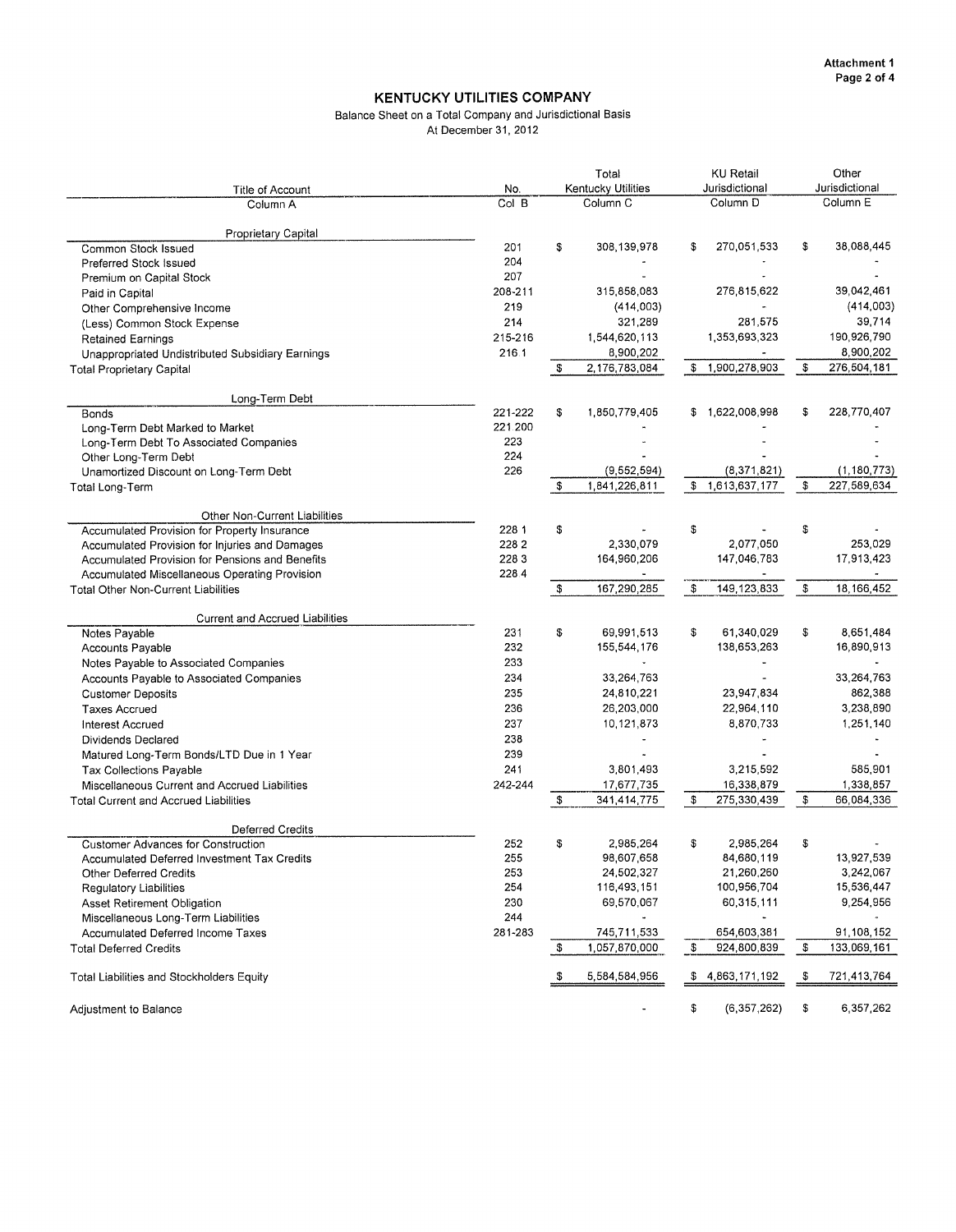#### Income Statement on a Total Company and Jurisdictional Basis Twelve Months Ended December **31, 2012**

<span id="page-3-0"></span>

| Title of Account                              | No.         | Total<br>Kentucky Utilities |               |                         | <b>KU Retail</b><br>Jurisdictional | Other<br>Jurisdictional |               |  |
|-----------------------------------------------|-------------|-----------------------------|---------------|-------------------------|------------------------------------|-------------------------|---------------|--|
| Column A                                      | Col. B      | Column <sub>C</sub>         |               |                         | Column <sub>D</sub>                |                         | Column E      |  |
|                                               |             |                             |               |                         |                                    |                         |               |  |
| Utility Operating Income                      |             |                             |               |                         |                                    |                         |               |  |
| <b>Operating Revenues:</b>                    |             |                             |               |                         |                                    |                         |               |  |
| <b>Residential Sales</b>                      | 440         | \$                          | 523,091,322   |                         | 488,363,637                        | s.                      | 34,727,686    |  |
| Commercial and Industrial Sales:              | 442         |                             |               |                         |                                    |                         |               |  |
| Small (or Comm) - Rural Comm & Comm L&P       |             |                             | 347,449,324   |                         | 330,359,286                        |                         | 17,090,039    |  |
| Large (or Ind) - Industrial & Mine Power      |             |                             | 381,467,139   |                         | 364,610,546                        |                         | 16,856,593    |  |
| Public Street and Highway Lighting            | 444         |                             | 10,252,532    |                         | 9,928,382                          |                         | 324,150       |  |
| Other Sales to Public Authorities             | 445         |                             | 117,194,322   |                         | 110,294,240                        |                         | 6,900,081     |  |
| <b>Total Sales to Ultimate Consumers</b>      |             | $\mathbf{s}$                | 1,379,454,639 | \$                      | 1,303,556,090                      | \$                      | 75,898,549    |  |
| Sales for Resale                              | 447         |                             | 113,593,469   |                         | 12,078,826                         |                         | 101,514,643   |  |
| <b>Total Sales of Electricity</b>             |             | $\mathbf{s}$                | 1,493,048,108 | s.                      | 1,315,634,916                      |                         | \$177,413,193 |  |
| Less: Provision for Refund                    | 449.1       |                             |               |                         |                                    |                         |               |  |
| Total Revenues Net of Provision for Refund    |             | $\overline{\$}$             | 1,493,048,108 | $\overline{\mathbf{s}}$ | 1,315,634,916                      |                         | \$177,413,193 |  |
|                                               |             |                             |               |                         |                                    |                         |               |  |
| Other Operating Revenues:                     |             |                             |               |                         |                                    |                         |               |  |
| Late Payment Charges                          | 450         |                             | 7,168,971     |                         | 6,944,308                          |                         | 224,663       |  |
| Miscellaneous Service Revenues                | 451         |                             | 1,852,649     |                         | 1,699,903                          |                         | 152,746       |  |
| Rent from Electric Property                   | 454         |                             | 2,965,969     |                         | 2,755,581                          |                         | 210,388       |  |
| <b>Other Electric Revenues</b>                | 456         |                             | 18,790,232    |                         | 14.554,869                         |                         | 4,235,363     |  |
| <b>Total Other Operating Revenues</b>         |             | \$                          | 30,777,821    | \$                      | 25 954 661                         | -\$                     | 4,823,160     |  |
| <b>Total Operating Revenue</b>                |             | \$                          | 1,523,825,929 | \$                      | 1,341,589,576                      |                         | \$182,236,353 |  |
| <b>Operating Expenses:</b>                    |             |                             |               |                         |                                    |                         |               |  |
| <b>Operation Expenses</b>                     | 401         | \$                          | 841,062,283   | \$                      | 739,590,494                        |                         | 101,471,789   |  |
| Maintenance Expenses                          | 402         |                             | 142,533,486   |                         | 124,818,876                        |                         | 17,714,610    |  |
| <b>Depreciation Expense</b>                   | 403         |                             | 188,926,196   |                         | 164,785,413                        |                         | 24, 140, 784  |  |
| Amortization of Limited-Term Electric Plant   | 404         |                             | 8,042,642     |                         | 7,014,105                          |                         | 1,028,537     |  |
| <b>Regulatory Credits</b>                     | 407         |                             | (6,451,229)   |                         | (5,602,332)                        |                         | (848, 897)    |  |
| Taxes Other than Income Taxes                 | 408.1       |                             | 31,089,947    |                         | 27,633,924                         |                         | 3,456,023     |  |
| Income Taxes - Federal                        | 409.1       |                             | (19,049,875)  |                         | <b>Total Income Taxes</b>          |                         |               |  |
| Income Taxes - State                          | 409.1       |                             | (1,698,913)   |                         | 83,818,753                         |                         | 10,476,099    |  |
| Deferred Federal Income Taxes - Net           | 410-1.1     |                             | 102,148,598   |                         |                                    |                         |               |  |
| Deferred State Income Taxes - Net             | $410 - 1.1$ |                             | 12,895,042    |                         |                                    |                         |               |  |
| <b>Accretion Expense</b>                      | 411.1       |                             | 3,193,456     |                         | 2,774,208                          |                         | 419,248       |  |
| Investment Tax Credit Adjustment - Net        | 411.4       |                             |               |                         |                                    |                         |               |  |
| Losses/(Gains) from Disposition of Allowances | 411.8       |                             | (887)         |                         | (769)                              |                         | (118)         |  |
| <b>Total Utilitiy Operating Expenses</b>      |             | S                           | 1,302,690,747 | $\overline{\mathbb{S}}$ | 1,144,832,672                      | \$                      | 157,858,075   |  |
|                                               |             |                             |               |                         |                                    |                         |               |  |
| Net Utility Operating Income                  |             | \$                          | 221.135.182   | \$                      | 196,756,904                        | \$                      | 24,378,278    |  |